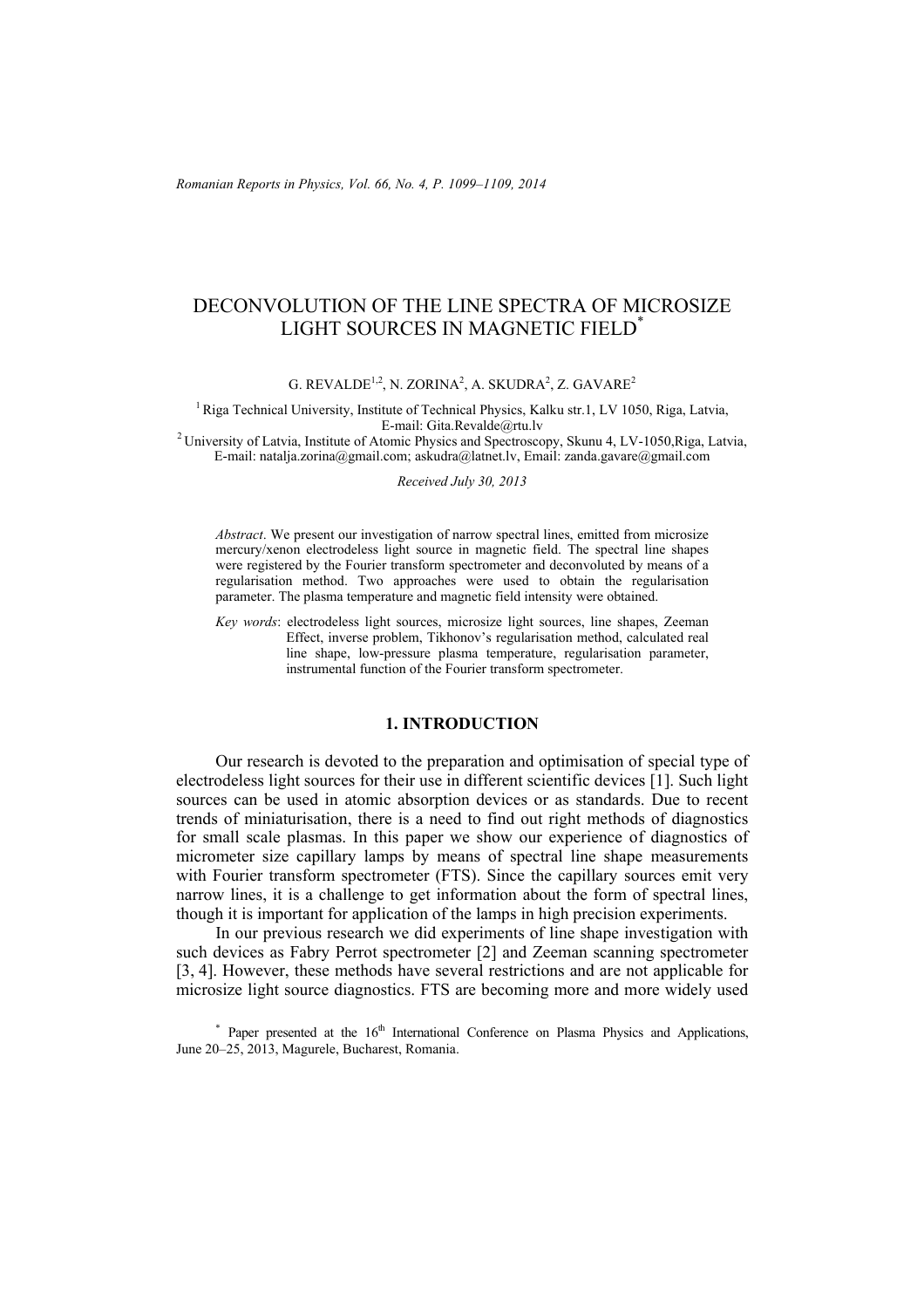in different experiments, where very high precision, especially in the IR spectral range, is needed. Though the light sources under investigation are used mainly in UV and visible spectral region, FTS can be used in this case too. The broadening of lines emitted from the capillary lamps is on the same order as the instrument function of FTS.

In this work we present investigation of the influence of FTS instrument function on spectral line shapes, used for diagnostics of capillary light sources. The method of diagnostics consists of obtaining the measurements of line shapes and following retrieval of the calculated real line shape from experimental shapes by means of the Tikhonov's regularisation method. In [5, 6] we reported the first results for capillary light source filled with mercury and buffer gases. Different emission properties were observed depending on the working position of capillary. In [7] the method of imaging and tomography was used to investigate this phenomenon. Detailed investigation of the influence of approximation of the instrument function of FTS was done in this work. In addition, two methods for finding the regularisation parameter were applied.

#### **2. EXPERIMENTAL**

 The capillary lamps under investigation were manufactured at the Institute of Atomic Physics and Spectroscopy in Riga. The length of the capillary was of 2 cm and the discharge size was of 500  $\mu$ m in radius (Fig. 1a). A Fourier transform spectrometer is basically a Michelson interferometer. Beam splitter is used in this type of interferometer to divide an incoming light beam in two parts. The first part is reflected on a fixed mirror, whereas the second part is reflected on a mobile mirror. The two beams are recombined at the beam splitter and shone on a detector. The principal scheme is shown below (Fig. 1b).



Fig. 1 – a) Design of the capillary electrodeless light source; b) Scheme of Fourier transform spectrometer as a Michelson interferometer.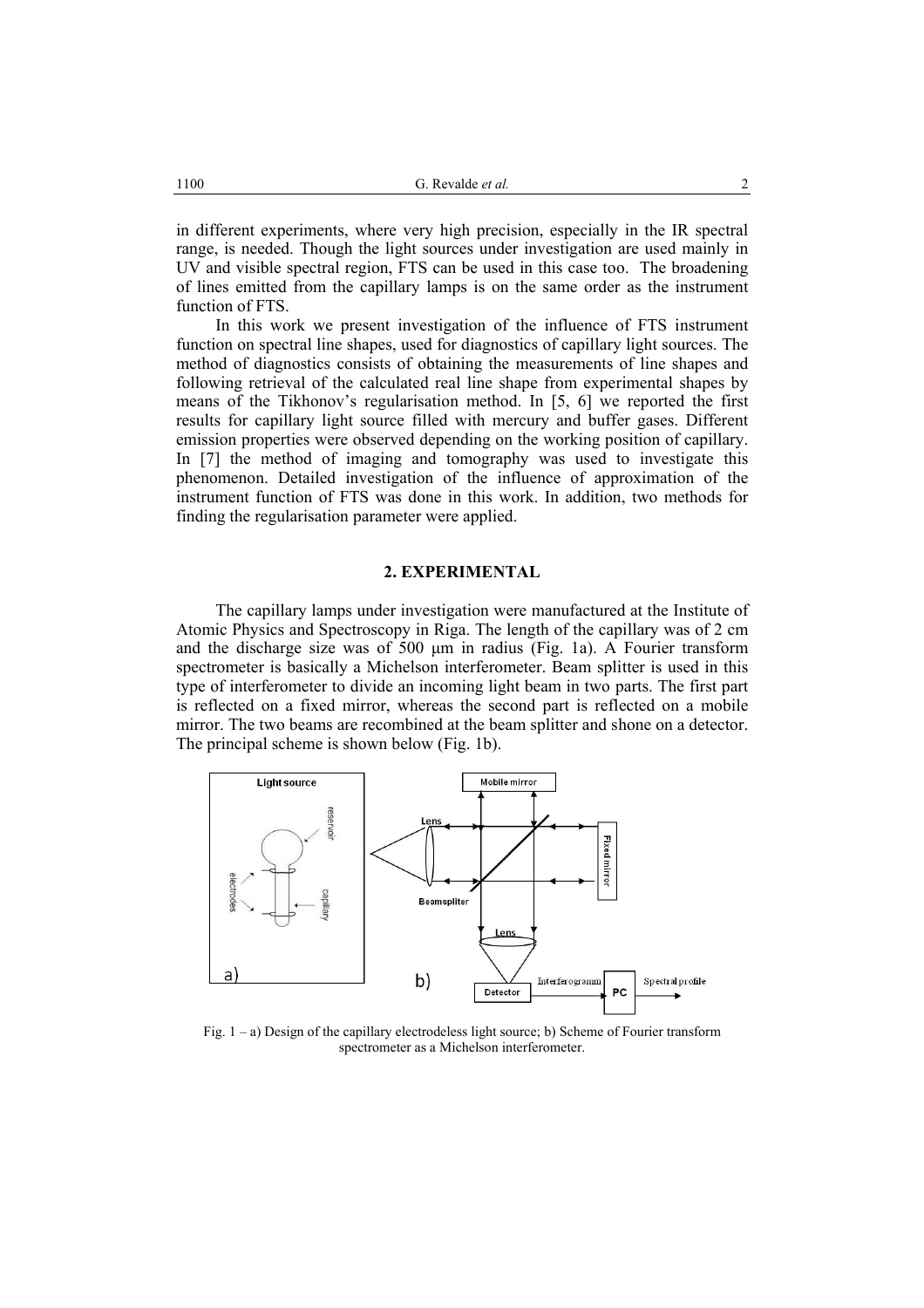At the end of capillary the lamp contains small reservoir for metal vapour. The discharge is ignited in the capillary part of lamp. In this case the lamp was filled with xenon of 2 Torr partial pressure and mercury isotope 198. The reservoir at the end of lamp is used as a cold spot to control the metal vapour pressure in lamp [8]. In this experiment the mercury isotope pressure was of 0.003 Torr [9]. The lamps were capacitatively excited using 100 MHz frequency applied to external electrodes. The lamps were operated in three different positions in accordance to the Earth plane, namely, horizontally, vertically with Hg reservoir up, and vertically with Hg reservoir down. The lamps were placed in magnetic field to observe Zeeman splitting, as necessary for their application in Zeeman Atomic Absorption Spectrometry (ZAAS). Magnetic field was perpendicular to the axis of capillary and the direction of observation was parallel to the magnetic field lines.

 Spectral lines, emitted from Hg/Xe high frequency microsize capillary lamp, were measured using Fourier Transform spectrometer *Bruker IFS-125HR,* capable of registering lines in the wavelength region 330–2000 nm. We analyse the 404.7 nm Hg spectral line in this paper in detail. The examples of experimental measurements of the 404.7 nm line in three different working positions are shown in Fig. 2. As clearly can be seen in Fig. 2, the most intensive lines were obtained when the lamp was operated vertically, especially with the reservoir up. The smallest intensity was observed when the lamp was operated horizontally. This effect was observed in our previous research too, where we found that there is a difference between the distributions of atoms in different working positions [7].



Fig. 2 – Example of experimentally measured Hg 404.7 nm line. The line was emitted from Hg/Xe capillary light source placed in three different working positions: horizontally (black line), vertically with Hg reservoir up (red line), and vertically with Hg reservoir down (green line).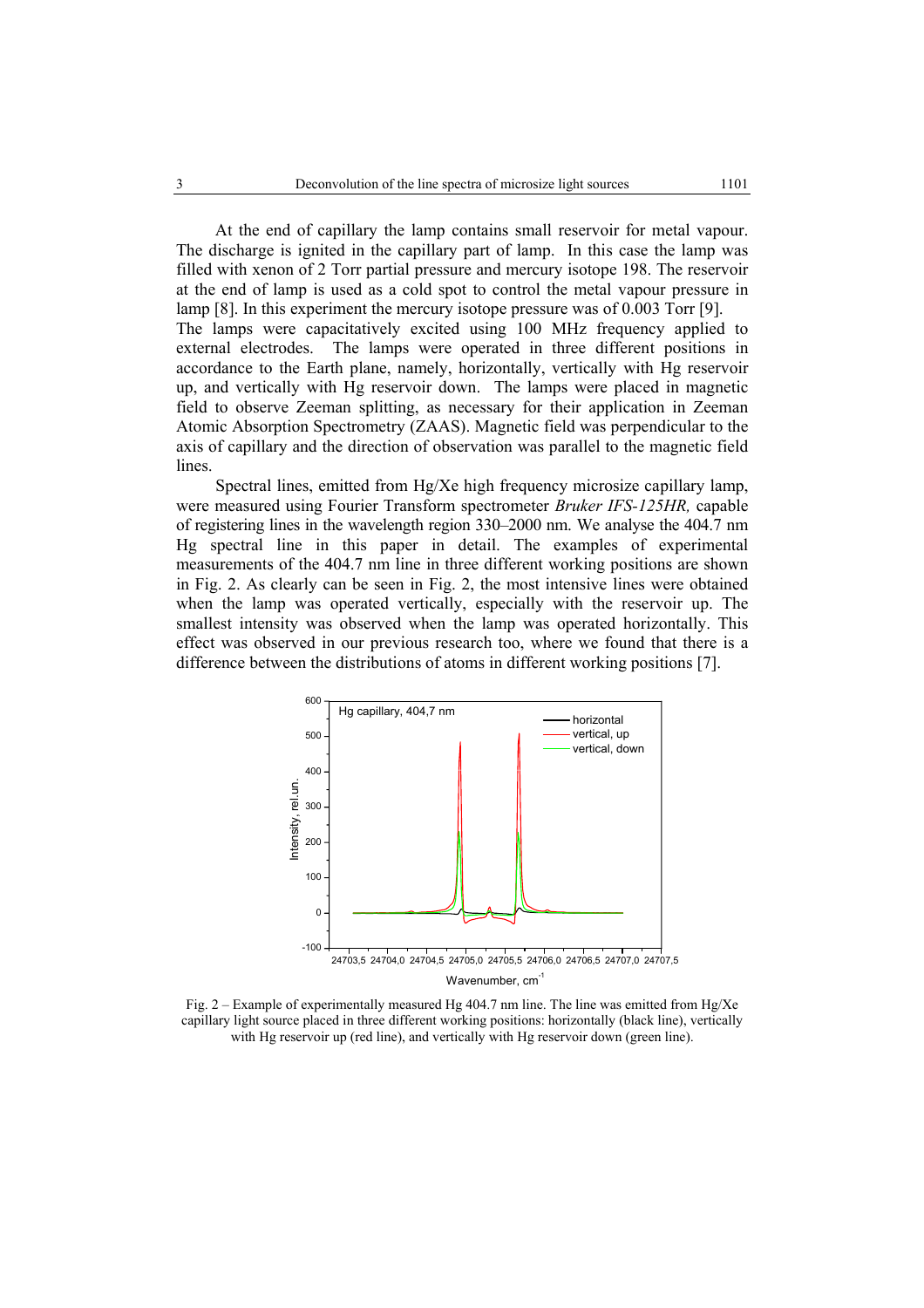### **3. THEORY**

### 3.1. TIKHONOV'S REGULARISATION

For high precision spectroscopy it is necessary to retrieve the calculated real spectral line shape from the spectral line shape measured experimentally. The Fredholm first kind integral equation describes the convolution of real spectral line profile, measured (experimental) spectral line profile, and instrumental function:

$$
\int_{a}^{b} A(x, s)y(s)ds = f(x), \quad c \le x \le d,
$$
\n(1)

where:  $f(x)$  – measured spectral line profile;  $y(s)$  – calculated real spectral line profile;  $A(x, s)$  – instrument function.

To retrieve the calculated real spectral line profile from experimental one without the instrumental function, it is necessary to solve the inverse ill-posed problem. Tikhonov's regularisation algorithm [10, 11] is one of the most useful tools for solving the task where small experimental uncertainties can cause large deviations in the solution.

Assuming, that the values on the right side and integral equation (1) kernel are known with accuracy:

$$
\left\| \tilde{f} - f \right\|_F \le \delta; \left\| \tilde{A} - A \right\| \le \xi \tag{2}
$$

where  $\delta$  is the error of right part of (1) or the error of experimental  $f(x)$  profile, ξ is the error of kernel of (1) or the error of instrument function  $A(x, s)$ , Tikhonov proved, that the initial, ill-posed task can be transformed into a task of searching for the minimum of smoothing functional:

$$
M_{\alpha}\left[y,\tilde{f}\right] = \inf_{y \in Y} M_{\alpha}\left[y,\tilde{f}\right],\tag{3}
$$

where: smoothing functional  $M_{\alpha} [y, \tilde{f}]$ , so called Tikhonov's functional, is given in the form:

$$
M_{\alpha}\left[y,\tilde{f}\right] = \left\|\tilde{A}y - \tilde{f}\right\|_{F}^{2} + \alpha\Omega\left[y\right],\tag{4}
$$

stabilising functional *Ω* is described by the following expression: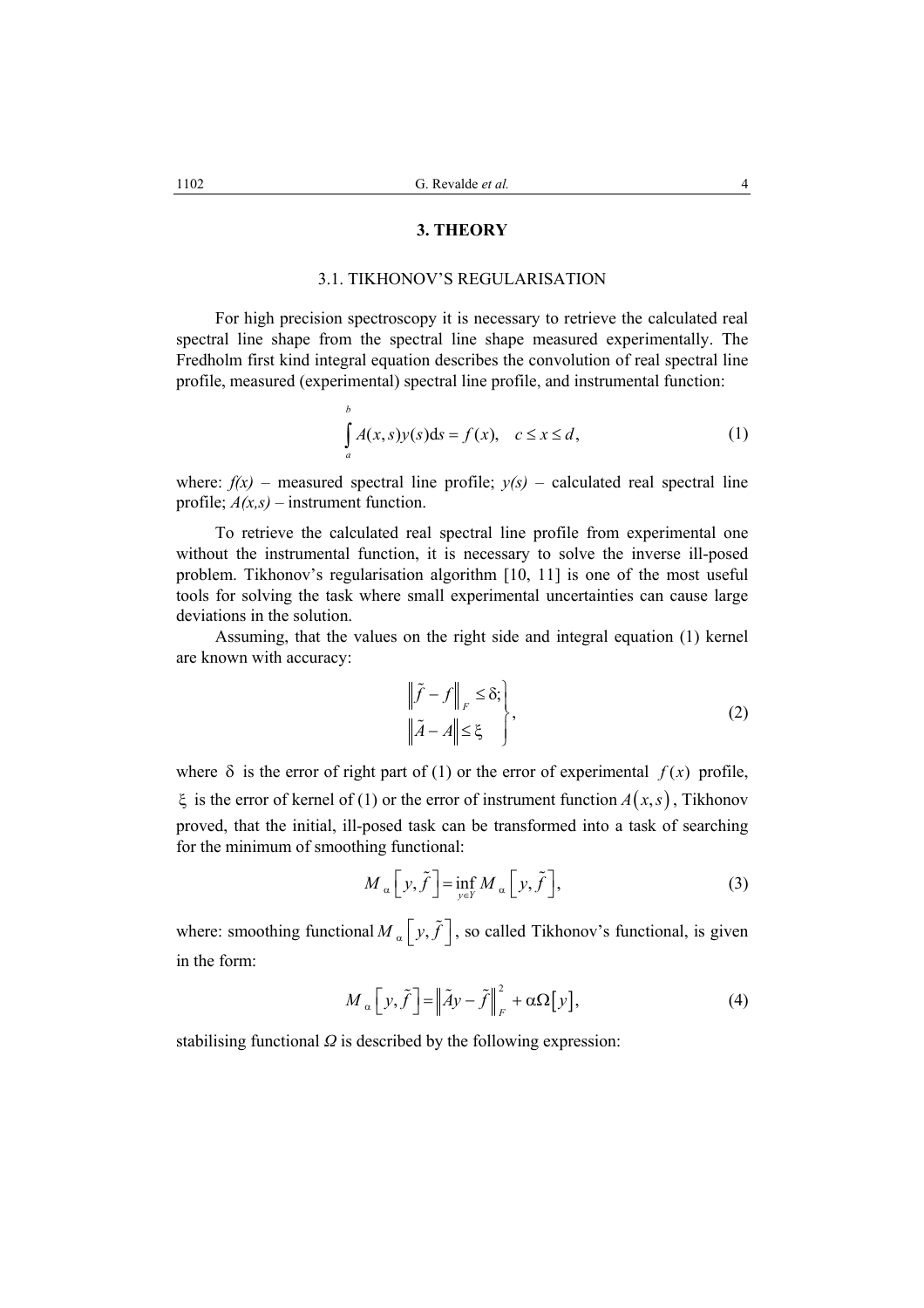$$
\Omega[y] = ||y||_Y^2,\tag{5}
$$

where:  $\alpha > 0$  – regularisation's parameter; number  $\left\| \tilde{A}y - \tilde{f} \right\|_F^2$  discrepancy.

According to Tikhonov's method, instead of the initial ill posed problem, which is described by Fredholm integral equation of first kind, we get well posed task, which is described by Fredholm integral equation of second kind, which after changing the integrals to finite sums can be written as the system of linear equations:

$$
\sum_{i=1}^{N} b_{i} \left( \sum_{m=1}^{N} b_{m} \tilde{A}_{mk} \tilde{A}_{mi} \right) y_{i} + \alpha y_{k} = \sum_{m=1}^{N} b_{m} \tilde{A}_{mk} \tilde{f}_{m}, \quad k = \overline{1, N}
$$
 (6)

or as matrix equation:

$$
(\tilde{A}^* \tilde{A} + \alpha E) Y = \tilde{A}^* \tilde{f}, \qquad (7)
$$

where  $A_{ij}$  – elements of  $N \times N$  size matrix A, which approximates kernel  $K(x,x)$ ;  $f_i$  – vectors-column with initial dates;  $y_i$  – vector-column of solution;  $b_i$  – the coefficients of quadrature formula .

The mathematical model in detail is described in [4], in which Zeeman Scanning spectrometer was used for the registration of spectral lines.

#### 3.2. REGULARISATION PARAMETER

It is well known, that the finding of regularisation parameter is crucial for application of Tikhonov's regularisation method. Two independent methods were used in this work to obtain the regularisation parameter  $\alpha$ :

1) the minimisation of discrepancy [11]:

$$
\left\| \tilde{A} \mathbf{y}_{\alpha} - \tilde{f} \right\|_{L_2}^2 = \min_{\alpha} \left\| \tilde{A} \mathbf{y}_{\alpha} - \tilde{f} \right\|_{L_2}^2; \tag{8}
$$

2) the Kojdecki method [12]. According this method  $\alpha$  is root of equation:

$$
\alpha^{q+1} \| y_{\alpha} \| = \beta \| \tilde{A} \| (\delta + \xi \| y_{\alpha} \|).
$$
 (9)

In this work  $\alpha$  was obtained from (9) in supposition that the error of kernel ξ = 0. The coefficients were chosen as  $q = 0$  and  $β = 1$ . Variance of the errors of measured line is 0.017.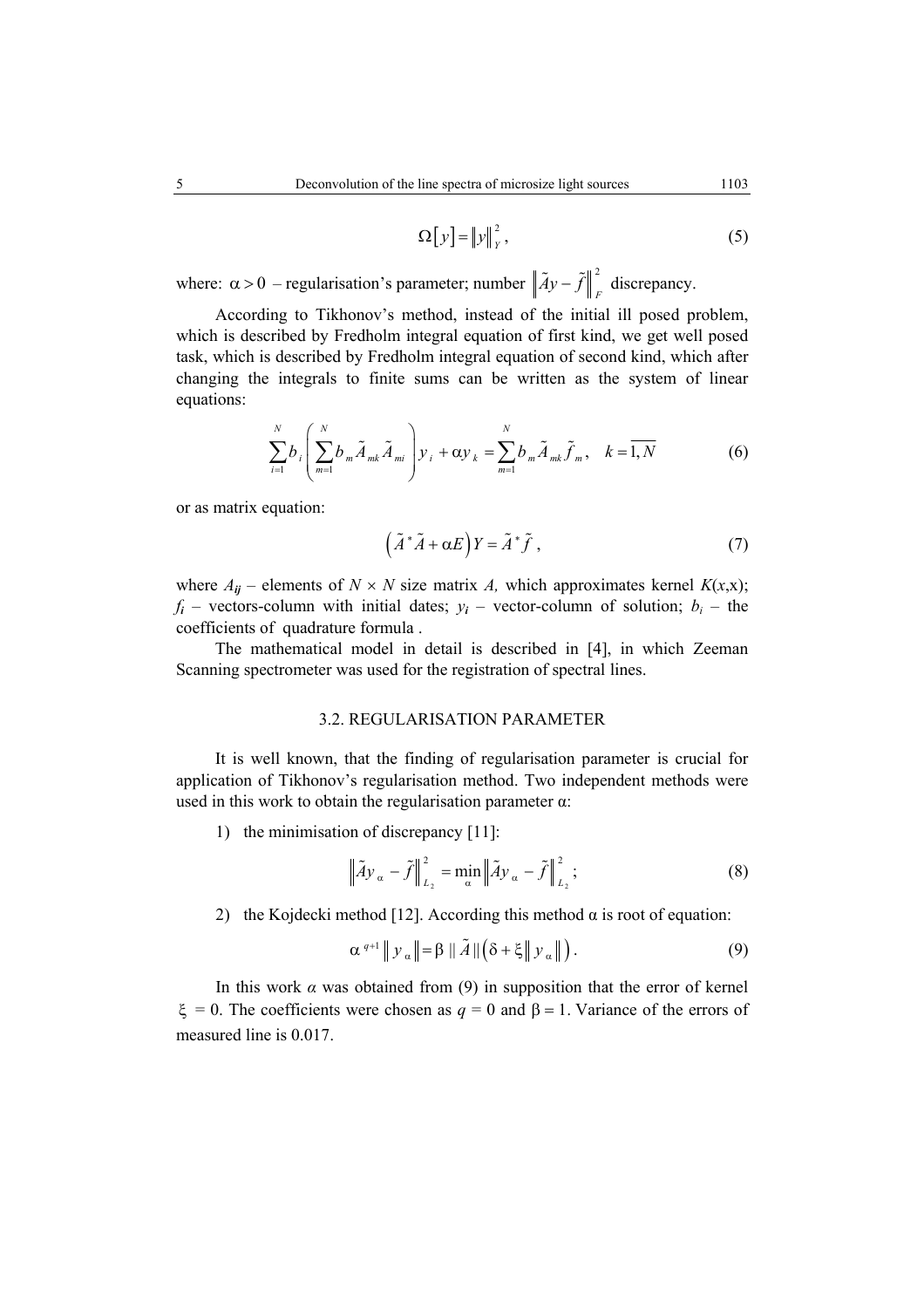## 3.3. INSTRUMENT FUNCTION FOR FOURIER TRANSFORM SPECTROMETER

To obtain the calculated real profile from measured spectral profile by means of regularisation, it is necessary to know the instrument function very accurately.

First, we used an experimentally measured He spectral line of 632.8 nm wavelength emitted from the single mode He/Ne laser as a data array for instrument function matrix *A* in the formula (7) for deconvolution without any approximation, but it led to false maximums, especially in the far wings of the profile.

Second step was to test the instrument function given by the theory of Fourier transform spectrometry [13, 14], causing restrictions of the resolution of the device due to the limited optical path difference in the Michelson interferometer inside the Fourier transform spectrometer:

$$
I(x) = 2L \mod \{\text{sinc}\left[2\pi(x_0 - x)L\right]\}\tag{10}
$$

where  $L$  – difference between lengths of two optical paths (optical path difference).

As we can see, usage of this function gives a lot of negative values and also false beats in the wings, where no real maxima can be present [14].

Afterwards we performed approximations of the instrument function trying to fit it with several known peak functions, for example, Voigt, Gauss and Lorentz functions.

The Voigt function was written in the form:

$$
y = y_0 + A \frac{2 \ln 2}{\pi^{\frac{3}{2}}} \frac{w_L}{w_G^2} \cdot \int_{-\infty}^{\infty} \frac{e^{-t^2}}{\left(\sqrt{\ln 2} \frac{w_L}{w_G}\right)^2 + \left(\sqrt{4 \ln 2} \frac{x - x_c}{w_G} - t\right)^2} dt , \quad (11)
$$

where  $w_L$  is full width at half of maximum (FWHM) of Lorentz function,  $w_G$  is FWHM of Gauss function,  $A$  – area,  $x_c$  – frequency at the line centre.

The Lorentz function was written in the form:

$$
y = y_0 + 2Aw/\left(4\pi\left(x - x_c\right)^2 + w^2\right),\tag{12}
$$

where  $w$  – the FWHM of the line.

The Gauss function:

$$
y = y_0 + \frac{A}{w\sqrt{\pi/2}} e^{-2\frac{(x-x_c)^2}{w^2}},
$$
 (13)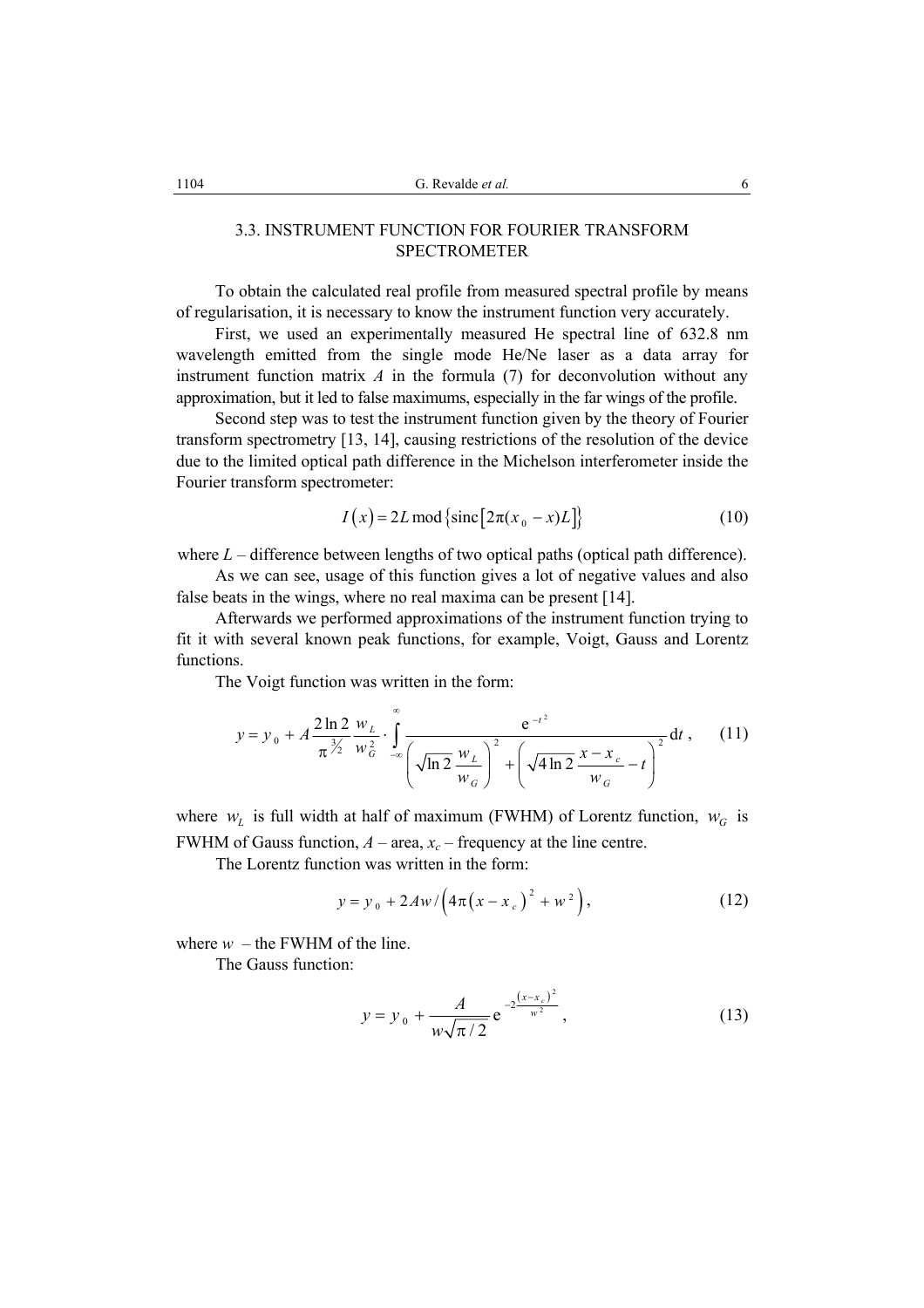where  $w$  – FWHM of the Gauss function.

 Figure 3 shows the respective fitting results for the experimental instrument function (He laser line). We can see the experimental instrument function and its approximation with the Voigt function (fitting parameters are: the FWHM of Gaussian part  $\omega_G$  is of 0.02926 (0.02012) cm<sup>-1</sup>, the FWHM of the Lorentz part  $\omega_L$ is of  $0.02926$  (0.01854) cm<sup>-1</sup>); the fit to the Lorentz function (fitting parameters are: the FWHM  $\omega_L$  is of 0.02862 (0.00341) cm<sup>-1</sup>), and the fit to the Gauss function (fitting parameters are: the FWHM  $\omega_G$  is of 0.03974 (0.00247) cm<sup>-1</sup>).



Fig. 3 – The experimentally measured instrument function (black line) of the Fourier transform spectrometer Bruker IFS-125HR and its approximation: the Voigt function (green line); the Lorentz function (blue line); the Gauss function (red line).

The best fitting results were obtained for the fitting with the Lorentz function  $(FWHM of 0.03 cm<sup>-1</sup>)$ , so we decided to use it for further tests.

In Fig. 4 the examples of deconvolution are shown when the instrument function was taken as a data array (blue line), Lorentz function (red line) and as a function described by Eq. 10 (green line). Figure 4 shows the deconvolution example for the measured 546 nm Hg line, emitted from Hg/Ar lamp without magnetic field. The example clearly demonstrates the case when the selfabsorption dip in the centre of spectral line is covered by the instrument function.

The comparisons in figures below clearly demonstrate that the deconvolution procedure in cases, when instrument function was taken in a form of raw data, or as a theoretical instrument function described by equation (10), gave very noisy solutions on the wings of profiles. Also, this test illustrates that the best approximation of instrument function was its approximation with the Lorentz function.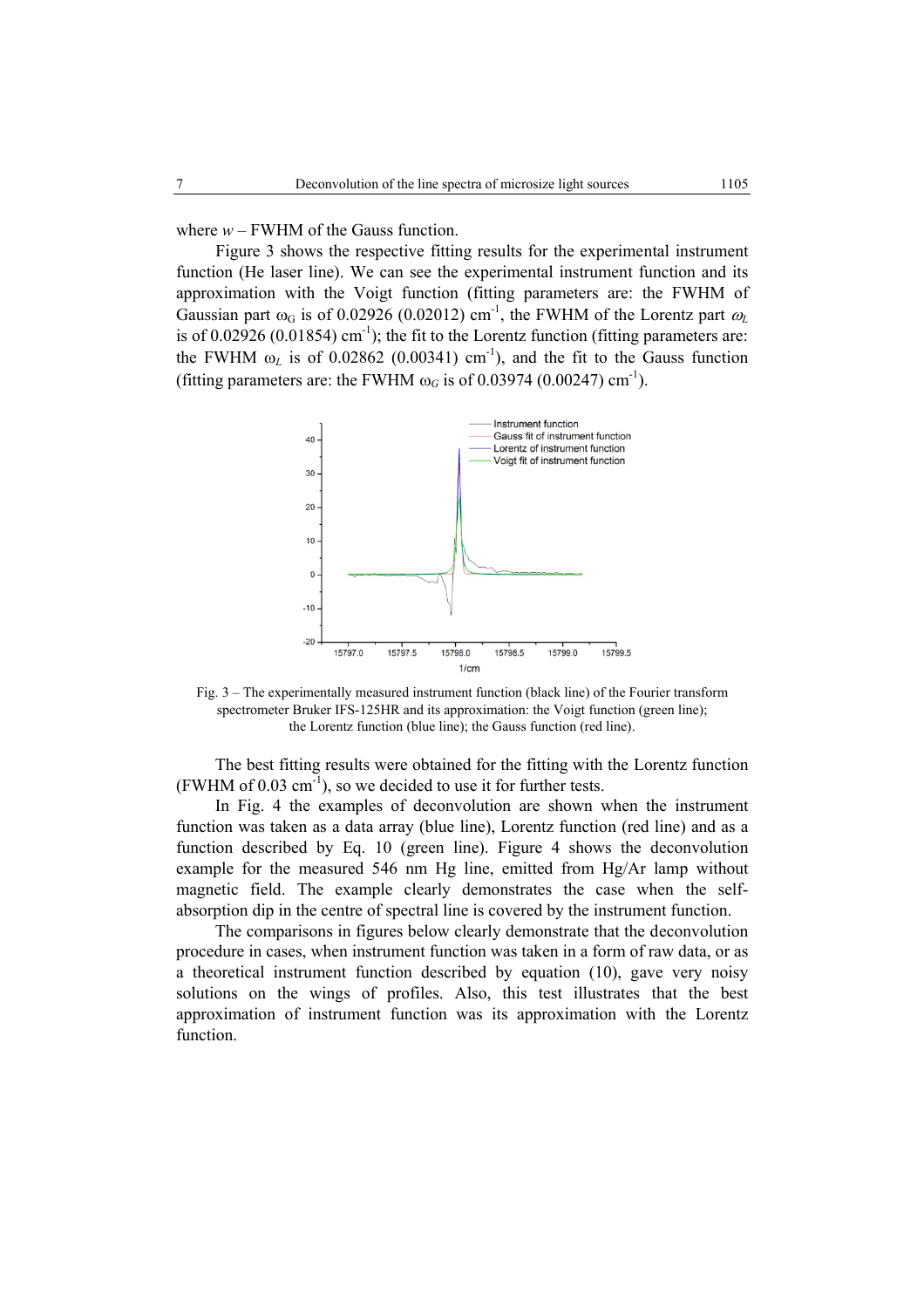1106 **et al. example 1106 et al. 8** 



Fig. 4 – The example of the measured Hg 546 nm spectral line (black line) and calculated real lines in the case, when instrument function was taken as a data array (blue line), Lorentz function (red line) and as a function described by Eq.10 (green line). Line was emitted from Hg/Ar lamp without magnetic field.

#### **4. RESULTS AND DISCUSSION**

Figures 5a and 5b show the results for the vertical lamp operation, with Hg reservoir up and Hg reservoir down, respectively. All experimental lines were normalised for the line shape calculations and deconvolution. The line is split due to the Zeeman effect into one non-shifted  $\pi$  component and two  $\sigma$  components. The deconvolution was done using two independent methods Eq. (8) and Eq. (9) for finding the regularisation parameter.



Fig. 5 – Measured and deconvoluted Hg 404.7 nm profiles: green line – experimental profile; blue and red lines – calculated real profiles, obtained using discrepancy minimization method for the getting of the regularisation parameter, and method when  $\alpha$  is root of Eq. (9), respectively. a) Lamp was operated vertically with Hg reservoir up; b) lamp was operated vertically with Hg reservoir down**.**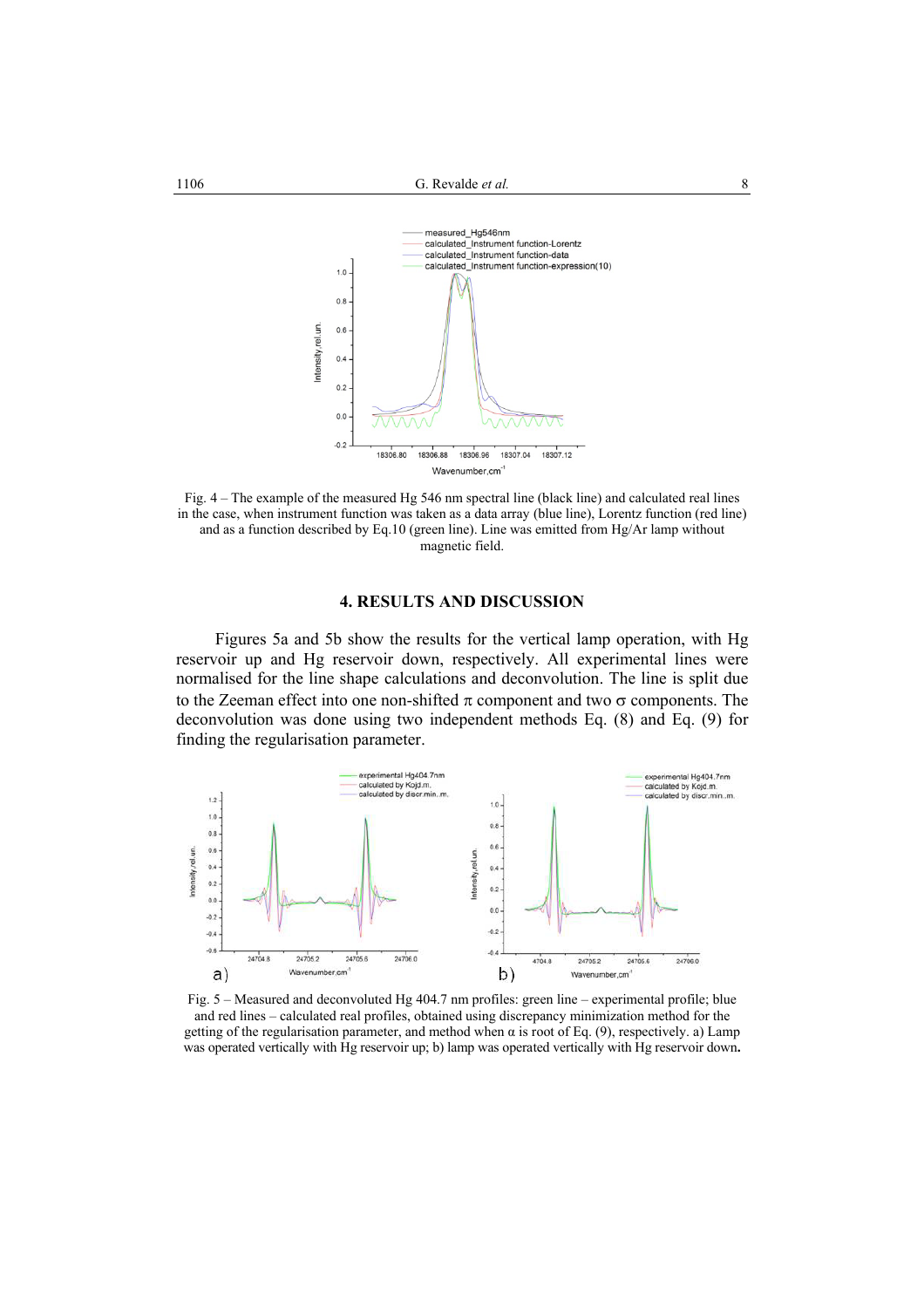After the deconvolution we performed Gauss fit to the calculated real lines, using expression (13).

 In the Table 1 we can see the values of the full width at half of maximum (FWHM) of the Gauss profile. The values are shown for the Hg 404.7 nm emission line for vertical position of the lamp. The results of the solutions are shown for both methods of finding the regularisation parameter.

|--|--|--|

The results of the deconvolution: the FWHM of the calculated real line shapes from the Gauss fit to the calculated real profiles for the Hg 404.7 nm emission line for both vertical positions of the lamp

| $FWHM(cm^{-1})$<br>after<br>Gauss fit | Peak 1  | Peak 2  | Peak 3  | Lamp position                         |
|---------------------------------------|---------|---------|---------|---------------------------------------|
| Experimental                          | 0.05020 | 0.03148 | 0.04746 |                                       |
| Real calculated<br>(discr.min.met.)   | 0.03541 | 0.03892 | 0.03437 | Vertically, with<br>Hg reservoir up   |
| Real calculated<br>(Kojdecki met.)    | 0.02893 | 0.02901 | 0.02826 |                                       |
| Experimental                          | 0.05072 | 0.03176 | 0.05036 |                                       |
| Real calculated<br>(discr.min.met.)   | 0.03518 | 0.02720 | 0.03539 | Vertically, with<br>Hg reservoir down |
| Real calculated<br>(Kojdecki met.)    | 0.02873 | 0.02946 | 0.02903 |                                       |

Both methods give credible results. However, we can observe that the Kojdecki method gives smaller values of the FWHM of the calculated real line shape than discrepancy method. It can be explained by the fact that the method proposed by Kojdecki strongly depends on errors of measurements and instrumental function. For application of the discrepancy minimization method it is necessary to know only the instrument function. We can also observe that the signal for the horizontal lamp position is very weak (see Fig. 2); therefore, the results of calculations for this working position were not taken into account for temperature estimation.

The motion of atoms in accordance to the Maxwell law is isotropic in the space, and therefore the width at half of maximum (FWHM) corresponds to the Doppler effect. Thus, the temperature of radiating atoms can be obtained by the following expression [15, 16]:

$$
T = \frac{\mu}{(7.16 \times 10^{-7} x_0)^2} \Delta x_b^2
$$
, (14)

where *T* is the absolute temperature of emitting atoms,  $\mu$  – the atomic mass,  $x_0$  – the position of the scale of the frequencies, when the Gauss function reaches its maximum value, and  $\Delta x_D$  – the FWHM of Gaussian function. The average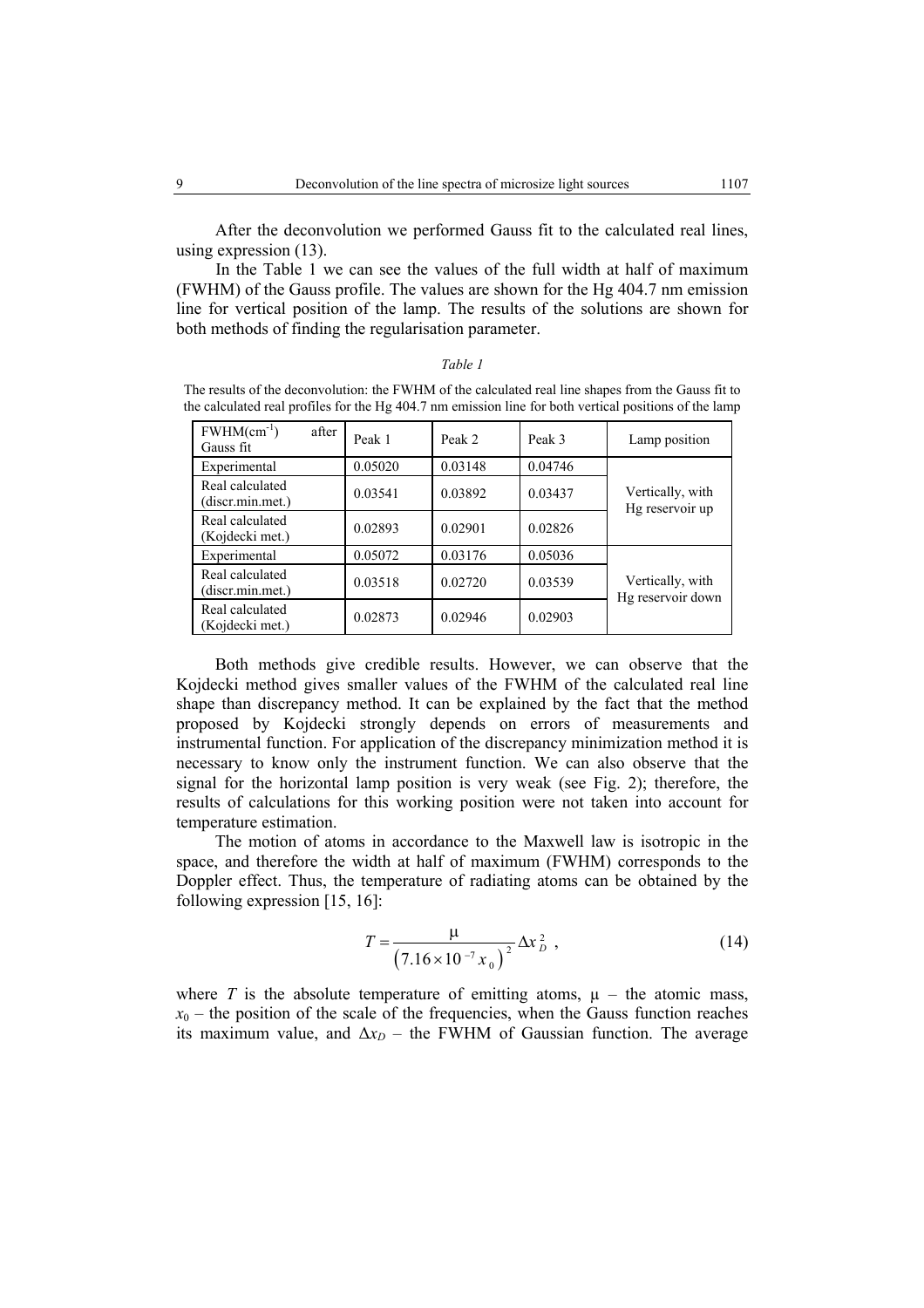calculated temperature value of radiating atoms is of 653.5 K, which is in good agreement with our initial calculations [5]. The relative error is 19%. No clear evidence of the temperature changes in different working positions was found. In addition, the magnetic field intensity was calculated from the Zeeman splitting of the spectral lines. The separation of the components ∆*x* is dependent on the intensity of magnetic field *H*:

$$
\Delta x = \frac{1}{4\pi c} \frac{e}{m} H.
$$
 (15)

 Here *e* and *m* stands for charge and mass of electron, *c* – speed of light. Using this formula, we get the value of 4016 oersted  $(3.1958 \cdot 10^5 \text{ A/m})$  for the intensity of magnetic field. Further investigations are necessary to estimate the role of magnetic field inhomogeneity on the broadening of the line shapes.

### **5. CONCLUSION**

In this paper we report the investigation of narrow multiple line shapes by means of the Fourier transform spectrometer. The lines were emitted from microsize capillary Hg/Xe discharge lamps, placed in magnetic field. Line shapes were deconvoluted from instrument function by means of the Tikhonov's regularisation method. Detailed analysis of the instrument function of the Fourier transform spectrometer was performed, leading to the conclusion that the best approximation for regularisation method was approximation with the Lorentz function. We proved the possibility to obtain the regularisation parameter by two different ways; however, more statistical data are necessary for the usage of Kojdecki method. The calculated temperature value of radiating atoms is of 655 K, which is in good agreement with our initial calculations [5]. Further research is necessary to understand the influence of operation position and magnetic field on the processes in the capillary discharge plasma.

 *Acknowledgments***.** G.Revalde acknowledges the support from the European Social Fund within the Project "Elaboration of Innovative Functional Materials and Nanomaterials for Application in Environment Control Technologies" 1DP/1.1.1.2.0/13/APIA/VIAA/30.

 A.Skudra and Z.Gavare acknowledge the partial support from the ERDF project No.2010/0260/2DP/2.1.1.1.0/10/APIA/VIAA/166.

#### **REFERENCES**

- 1. A. Ganeev, Z. Gavare, V.I. Khutorshikov, S.V. Khutorshikov, G. Revalde, A. Skudra, G.M. Smirnova, N.R. Stankov, Spectrochimica Acta Part B, **58**, 879–889 (2003).
- 2. N. Zorina, Nuclear Instruments and Methods in Physics Research Section A, **623**, 763–765 (2010).
- 3. G. Revalde, A. Skudra, N. Zorina, S. Sholupov, J.Q.S.R.T., **107**,164–172 (2007).